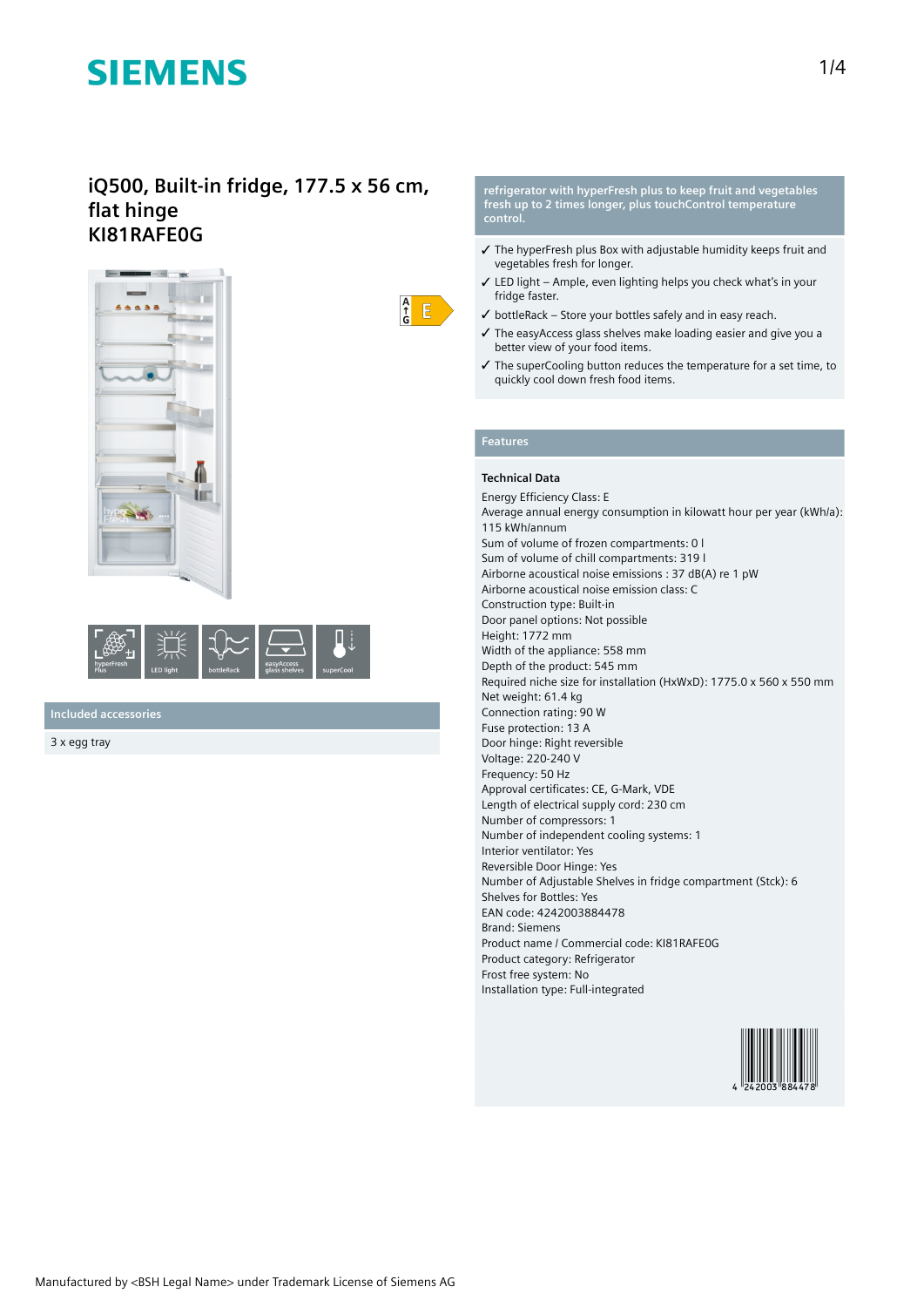iQ500, Built-in fridge, 177.5 x 56 cm, **fl a t h i n g e KI81RAFE0G**

### **Features**

- KI81RAFE0G
- coolEfficiency
- easy Installation

#### **Functions**

- Bright interior LED fridge light
- ●

#### Design features

- Electronic LED display
- VitaControl constant temperature by intelligent sensor technology - Constant temperature control by intelligent sensor t e c h n olo g y
- Automatic defrost in fridge section
- Super Cooling: automatic deactivation
- Acoustic open door warning system

#### Design features

- 7 safety glass shelves (6 height adjustable)
- Bottle rack
- 6 door trays, including 1x dairy compartment
- bottle holder in door tray

#### **Freshness System**

- 1 x hydroFresh drawer humidity controlled vegetable/salad container on telescopic rails for prolonged storage
- 1 x humidity controlled vegetable/salad drawer on telescopic rails

#### Dimension and installation

- Dimensions: 177.2 cm H x 55.8 cm W x 54.5 cm D
- Niche Dimensions: 177.5 cm H x 56 cm W x 55 cm D

#### **Key features - Fridge section**

- Right hinged door, door reversible
- Connection value 90 W
- $220 240V$

#### **Country Spec i fi c O p t i o n s**

• Based on the results of the standard 24-hour test. Actual consumption depends on usage/position of the applianc e .

#### Performance and Consumption

- EU19\_EEK\_D: E
- Total Volume : 3 1 9 l
- Net Fridge Volume : 3 1 9 l
- Net Freezer Volume : 0 l
- Annual Energy Consumption: 115 kWh/a
- Climate Class: SN-ST
- Noise Level : 37 dB , EU19\_Noise emission class\_D: C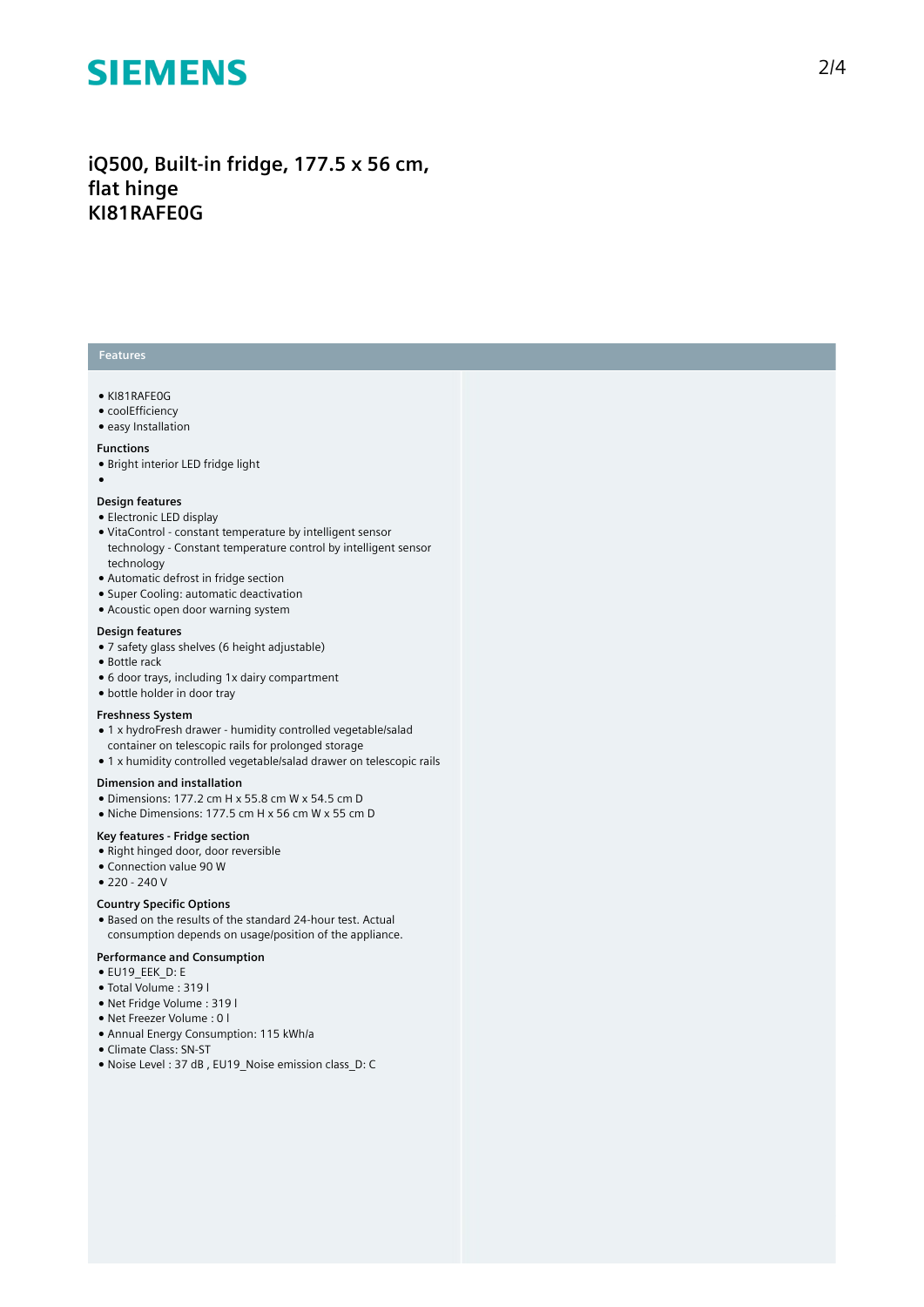iQ500, Built-in fridge, 177.5 x 56 cm, flat hinge KI81RAFE0G



measurements in mm



Fitted kitchen unit doors that exceed the permissible<br>weight may cause damage and result in functional<br>impairment of the hinges.

| T: Includes height | undamped    | damped      |
|--------------------|-------------|-------------|
| of appliance door  | hinge.      | hinge,      |
| Hinges in mm:      | Door in kg: | Door in kg: |
| 1500-1750          | 22          | 22          |

measurements in mm<br>Recommended gap dimensions for flat hinges



The gap dimensions recommended<br>in the table must be adhered to in order<br>to ensure that appliance doors do not<br>collide with anything when they are opened,<br>and to avoid causing damage to kitchen units.



nal permissible weight of the unit front nts that exceed the permissible weight may cau